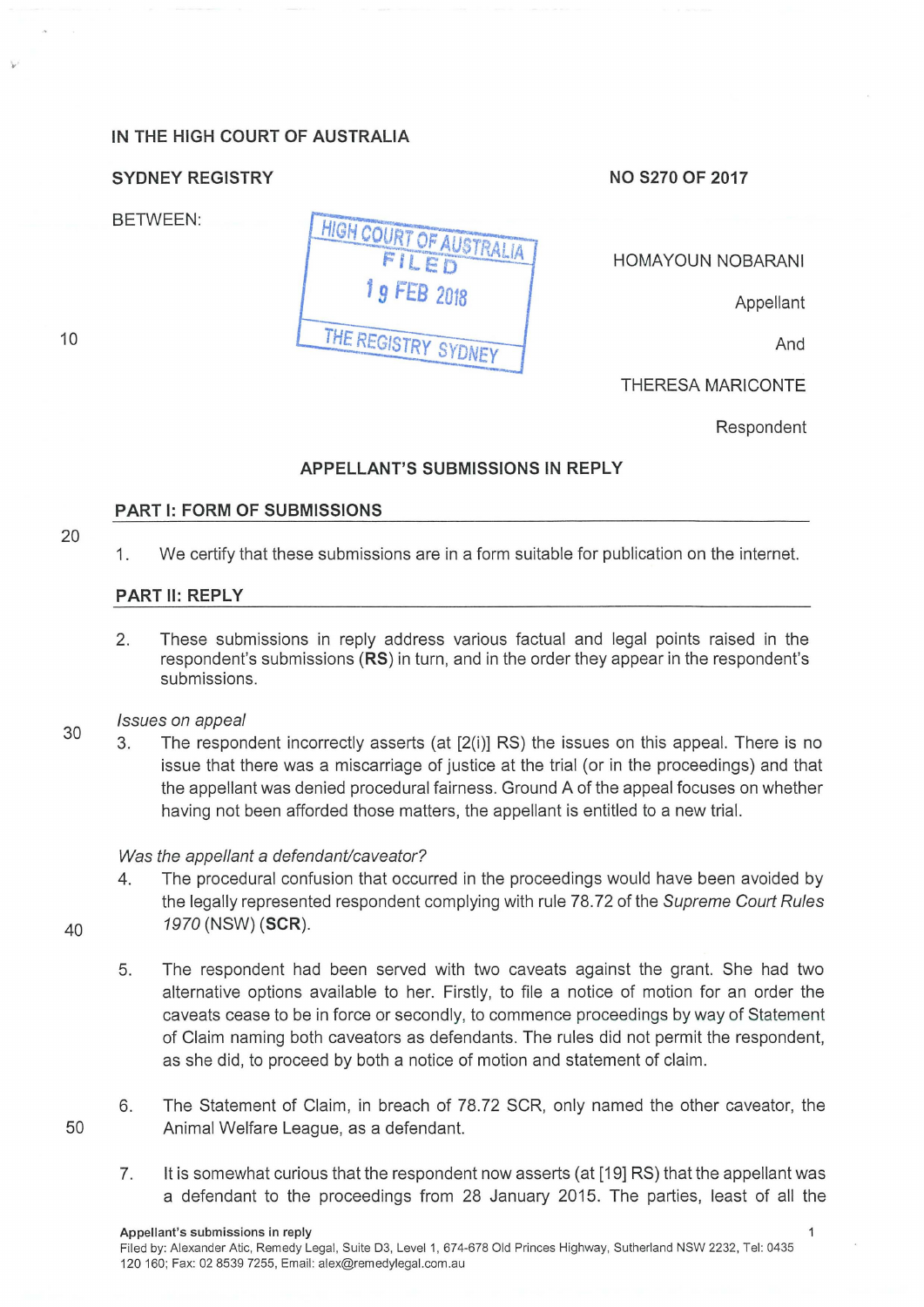respondent, always operated on the belief the appellant was not a defendant. The best example of this is an exchange between Queen's Counsel for the respondent and Hallen J (after 28 January 2015) on 23 April 2015 where at AB 110.19-34 the following was said:

> HIS HONOUR: The other alternative is to give leave to file an amended statement of claim, dismiss the notice of motion (to remove the caveat) and let Mr Nobranie [sic] put on any evidence he wants including a defence and any affidavits he wishes to.

> MACONACHIE: I would urge you not to do that. The approach your Honour was considering the notice of motion of February 2014 be amended in the manner in which your Honour suggested and the matter go before the trial judge on that issue. That would be far and away the most expeditious way of dealing with it.

HIS HONOUR: You appreciate in the event the trial judge considers the caveat should cease to be in force or alternatively there is a basis for the matter preceding by way of pleading you will have to proceed by filing an amended statement of claim.

MACONACHIE: I understand.

- 20 8. By the end of the directions before Hallen J on 23 April 2015, it was clear that the hearing to take place on 20-21 May 2015 was the hearing of an amended Notice of Motion to remove the appellant's caveat. The hearing therefore:
	- a. was to be interlocutory in nature;
	- b. would not normally, given the low threshold of the relevant test involved, require cross examination of witnesses (Mannow v Creagan; The Estate of Ludwig Mannow (Unreported decision, Powell J, Supreme Court of New South Wales, 19 June 1992), BC9201799); and
	- c. would focus on the following issues:
		- (i) did the appellant have an interest in the estate concerned, or a reasonable prospect of establishing such an interest; and
		- (ii) was there a doubt as to whether the grant of probate or administration should be made?
	- 9. The sudden change of the nature of the hearing to a full contested probate suit on 14 May 2015 was part of the reason, why the Court of Appeal found that Mr Nobarani was denied procedural fairness.

#### Lapsing Caveat

- 10. The respondent seeks to make much of the lapsing of the appellant's caveat in her submissions (at [30]-[31] RS and continuing). As observed by Emmett AJA (AB 633.38- 60), the issue of the caveat lapsing fell away by the Court of Appeal's finding that the appellant was denied procedural fairness.
- 11. Indulging the respondent's argument, the respondent at hearing was running double 50 processes, the Amended Notice of Motion to remove the caveat and an Amended Statement of Claim. This is another example of the procedural oddities that occurred in the matter which meant confusion reigned and led there to be a denial of procedural fairness to the appellant.

30

10

40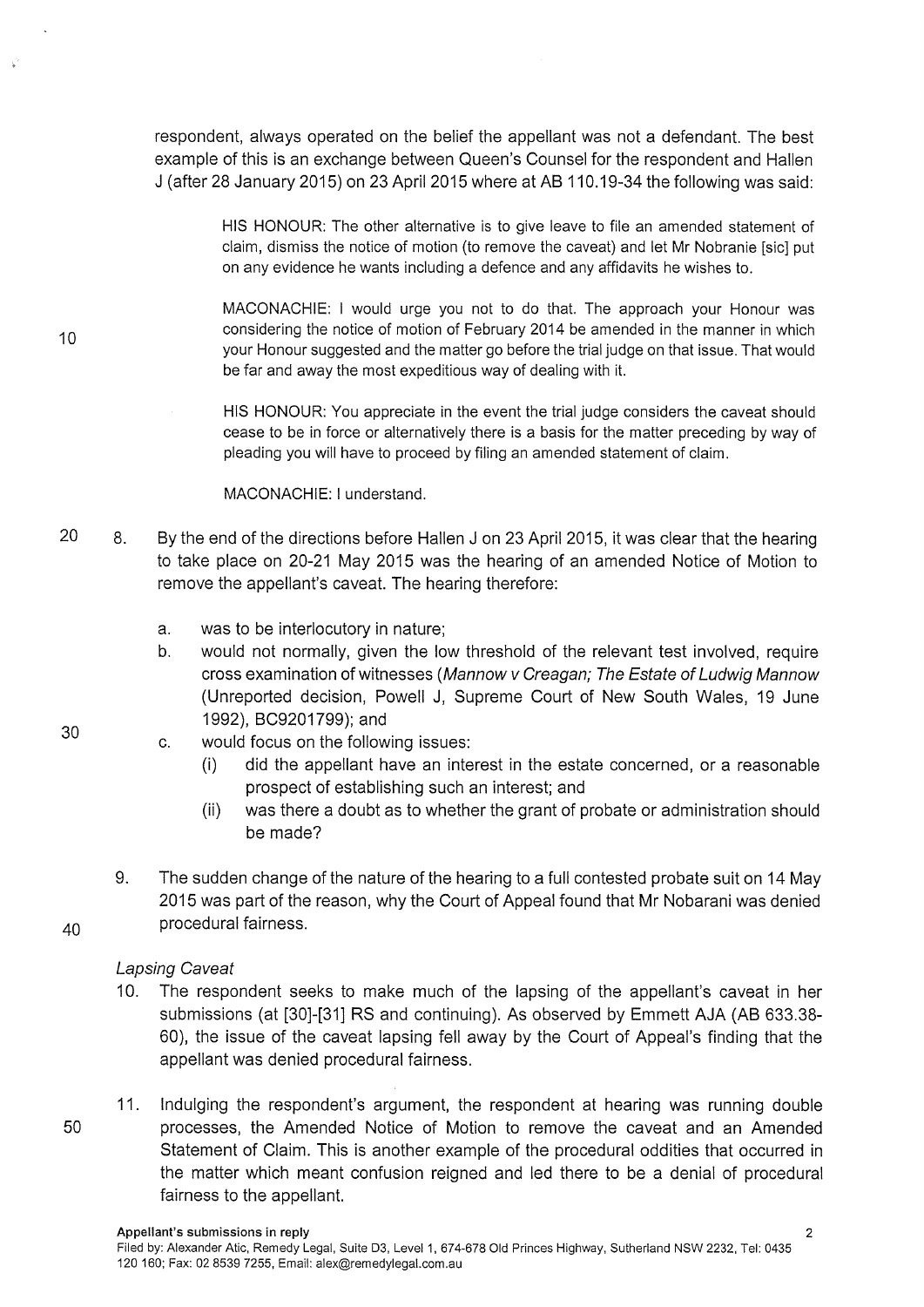12. If the caveat was relevant, the appellant submits that regardless of how rule 78.69 of the SCR is interpreted, the primary judge did not hear from the appellant as to whether the appellant would either seek a retrospective extension of his caveat per 78.69(2) or seek leave to file another caveat. The primary judge discussed this briefly with counsel for the respondent (AB154.29-50). When the appellant did seek to speak about the caveat the primary judge stopped him (AB163.5-9).

## Adjournment Request

10 13. The respondent asserts (at [40] RS) that the appellant did not object to the sudden change in the type of hearing on 14 May 2015, nor apply to adjourn the proceedings so he could make an application to the Court of Appeal to appeal the primary judge's decision to change the type of hearing. The submissions ignore the appellant's actual and implied applications to adjourn as identified in the appellant's primary submissions (par [38] of appellant's submissions filed 22 December 2017).

#### Evidence of unfairness

- 20 14. The respondent submits at various points (including at [47], [59], [60] and [71] RS) that the appellant should have sought to call evidence in the Court of Appeal.
	- 15. Firstly, the call for evidence by the respondent misconstrues the relevant burden. The appellant does not have to prove a different outcome would occur, only that it was possible. Such a threshold does not require the adducing of the evidence called for by the respondent in her submissions.
- 16. Secondly, this submission was available to the respondent in the Court of Appeal. lt was 30 not made and should not now be permitted.

# The relevance of rule 51.53 of the Uniform Civil Procedure Rules 2005 (NSW) **(UCPR)**

17. The respondent criticises (at par [53] RS) the appellant's "scant regard" to 51.53 UCPR. Whilst no doubt binding on the Court of Appeal, this provision does not replace the test in Stead. As reflected in Ward JA's reasoning, it is a stand-alone principle to be applied in each instance. lt follows that an error in the application of the test, such as that propounded by the appellant on this appeal may be fatal to a decision, notwithstanding 40 the independent operation of 51.53 UCPR. The appellant submits further that the test in Stead informs any application of 51.53 UCPR.

## Refusal of Adjournment Applications

- 18. The respondent asserts (at [67]-[70] RS) that the primary judge, using his discretionary powers, appropriately dealt with all the adjournment applications made by the appellant.
- 19. This submission disregards a number of facts. Critically, that the primary judge was never made aware of the sudden change of the nature of the trial from a motion to a Statement 50 of Claim. For example, the primary judge was not made aware at the pre-trial directions on 14 May 2015 that the only matter listed for hearing was the Amended Notice of Motion. The submission also ignores the real issues of this appeal (as clarified above at par [3]).
-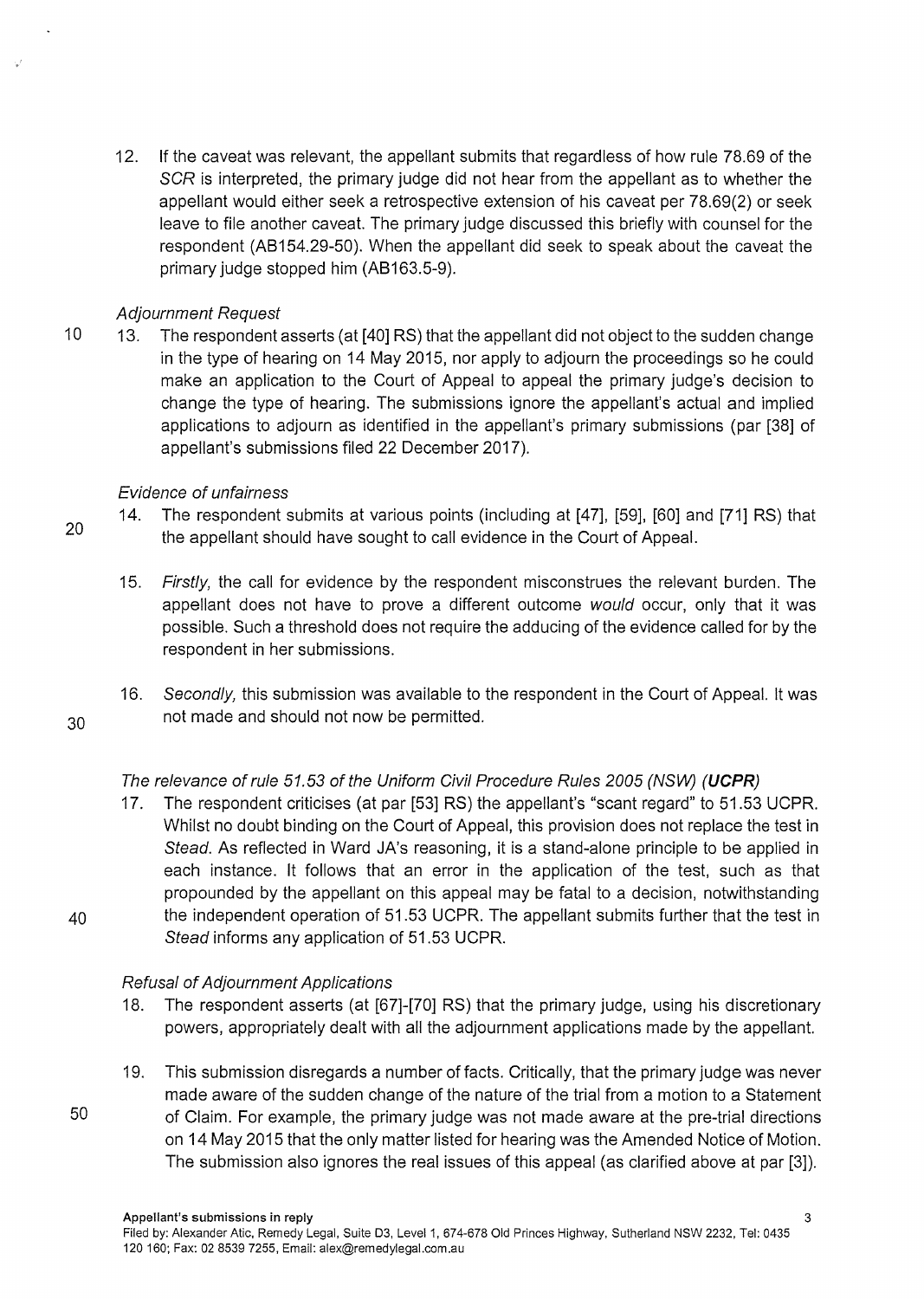# The appellant's defence

- 20. The appellant was ordered to file a defence for the first time on 14 May 2015 by 18 May 2015. Ward JA at [9] concluded "...a close review of the issues raised by the pleadings and the conduct of the trial has led [...] to a conclusion that no substantial miscarriage of justice was occasioned...".
- 21. lt is of little surprise that a defence, settled by a self-represented litigant in 4 days was less than professionally drafted and may not have properly identified all the issues. Therefore, the close review of the pleadings by Ward JA is problematic (in addition to the 10 reasons identified in the appellant's primary submissions) in so far as it forms a basis for concluding no substantial miscarriage of justice was occasioned.

# Declining to allow Mr Nobarani to rely upon Mr Lemesle's Affidavit

- 22. The respondents rely heavily (at [74]-[79] RS) upon the evidence of Michael Bradstreet and take solace in Ward JA's reasoning that Lemesle's Affidavit was not capable of meeting Mr Bradstreet's "clear evidence". The difficult in this solace is Ward JA did not analyse the appellant's case considering the shifting onus in probate cases.
- 23. lt is trite law, that once a party seeking to challenge the prima facie valid Will raises a doubt about the deceased's testamentary capacity the onus shifts to the propounder of the Will to establish the limbs of the Banks v Goodfellow 1870 LR QB 549 test.
	- 24. Mr Lemesle's affidavit was capable of raising a doubt about the deceased's testamentary capacity. Once a trial judge received the affidavit, the onus would have shifted to the respondent to establish the limbs of Banks v Goodfellow.
- $30$  25. In any event, Mr Bradstreet's evidence does not establish at least three of the four limbs of the Banks v Goodfellow test. Firstly, there is no evidence the deceased could recall her bounty. Secondly, except the respondent, there is no evidence any other person whom could reasonably be expected to receive from her bounty was recalled by the testatrix despite in her earlier will there being 24 other beneficiaries. Finally, there was no evidence the deceased was able to weigh the relative claims of those persons.
- 26. The 2013 Will was a substantial departure by the testatrix from her long held testamentary intentions, that her bounty would be shared by many and that the principal beneficiary 40 would be the Animal Welfare League. Taken in this light, the evidence of Mr Bradstreet is not the haven the respondent asserts.
	- 27. The respondent also asserts Mr Lemesle's Affidavit was incapable of surviving objections. Mr Lemesle's evidence was that he was present at the hospital with the deceased on the day of the signing of the Will. Even the Will itself has his name as a witness (crossed out) AB 352.48. This is consistent with his evidence he was present. He did not consider the deceased was able to execute a Will due to her condition. The appellant fails to see how this evidence, by an independent witness, would not be admissible.
- 50

20

## Failing to give Mr Nobarani an opportunity to cross-examine Ms Parseghian

28. The respondent also refers to the failure to give Mr Nobarani an opportunity to crossexamine Ms Parseghian ([80]-[83] RS). The appellant was not allowed by the primary